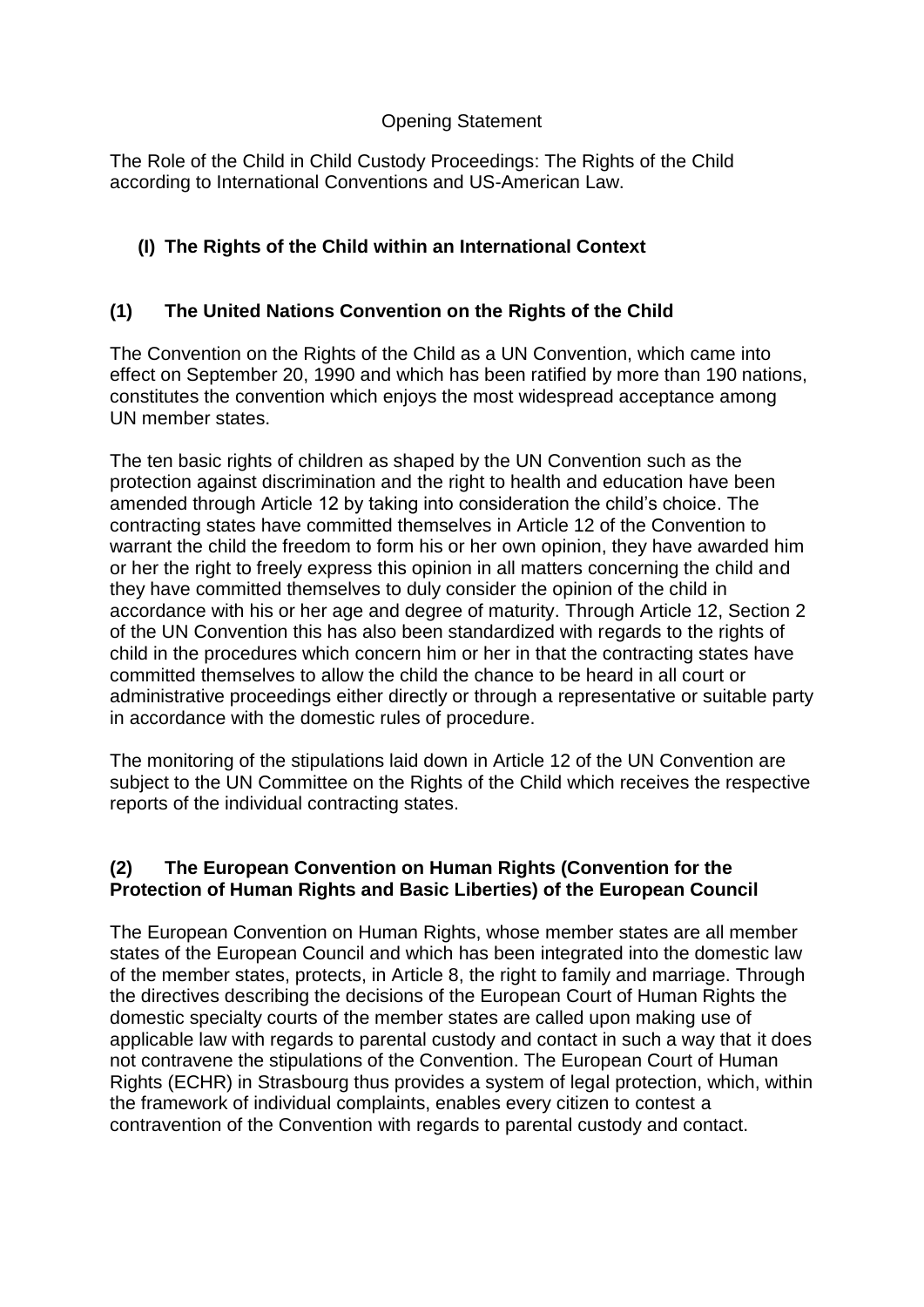# **(3) The Hague Convention on Child Abduction of 1980**

The Hague Convention on Child Abduction of 1980 (The Hague Convention on the Civil Aspects of International Child Abduction) with which all member states of the EU and an additional 70 nations all over the world are associated, describes, only with regard to the implementation of exceptional rules - in which case the return of a child to the jurisdiction of the home state may be disregarded - an obligation of the court to hear the child and a special right of the child to be heard. According to Article 13, Section 2 of the Hague Convention on Child Abduction the

court may only refuse to order the return of a child after it has ascertained that the child opposes the return and that the child has reached an age and degree of maturity which make it appropriate to consider the child's choice. Consequently, the courts are called upon considering the child's choice within the framework of the exceptional rules laid down in Article 13 (to be interpreted restrictively) in so far as the child resists the return to his or her home state.

As all EU member states have been required to integrate these EU stipulations into the implementing regulations of their national procedural law, with all of the EU member states having met these requirements, it can be expected – as is the case in Germany – that the hearing of a child in ongoing child abduction cases is required, in any case, however, when the court considers refraining from returning the child to his or her home state.

#### **(4) The Hague Convention on the Protection of Minors/ The Regulation Concerning Marriage and Family (Brussels Ilbis Regulations)**

The Hague Convention on the Protection of Minors (The Hague Convention Concerning the Powers of Authorities and the Law Applicable in Respect of the Protection of Infants of 1961) which provides for measures directed at the protection of the person and property of minors and which in the near future will be superceded by the Hague Convention on Child Abduction, overlaps in Europe with the Regulation Concerning Marriage and Family (Regulation (EC) No. 201/2003) Brussels Ila-Regulation, Brussels Ilbis Regulation).

Article 8 of the Regulation now provides courts in EU member states with the exception of Denmark with the possibility to take measures with regards to parental care before the court at the child's general place of abode. Consequently, the Regulation Concerning Marriage and Family applies to children who have their general place of abode in one of the EU member states with the exception of Denmark, regardless of the children's nationality. As it is known, Article 8 of the Regulation Concerning Marriage and Family regulates the basic jurisdiction of courts and authorities at the children's usual place of abode and only in one special case provides for an annexing jurisdiction, namely in the case of pending divorce proceedings as laid down in Article 12, Section 1. Furthermore, the jurisdiction regulations and the jurisdiction regulations for proper, preliminary measures have been amended by Article 15 and Article 20 respectively.

Furthermore the Regulation concerning Marriage and Family regulates the recognition rules of the decisions once made in the country which is the child's usual place of abode, pursuant to Article 24 et seq. of the Regulation.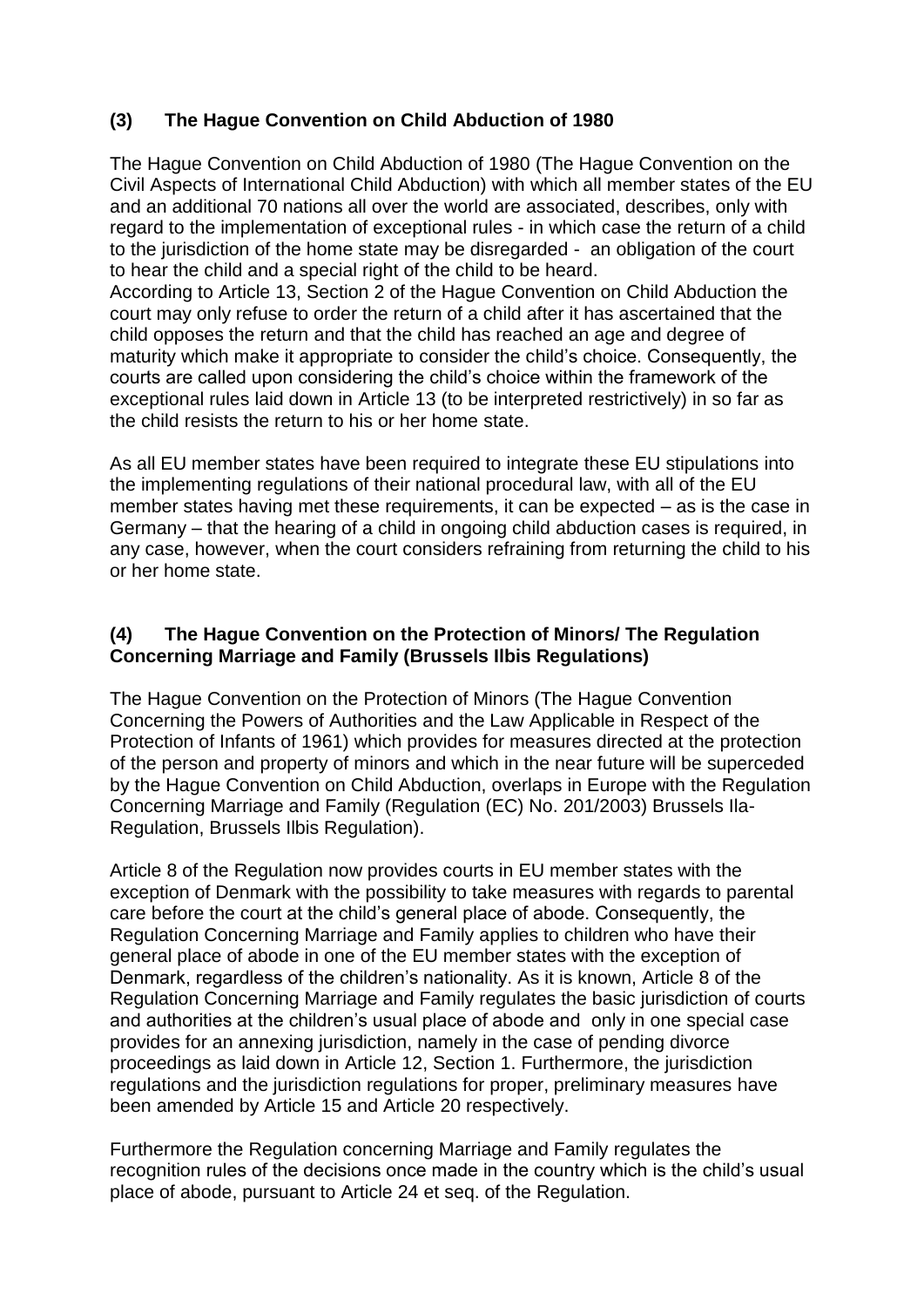In only two parts the Regulation Concerning Marriage and Family contains provisions regarding the child's right to be heard.

a) Through the modification of the Hague Convention on Child Abduction of 1980 a provision has been included in Article 11 which guarantees that, in those cases where the court considers refraining from ordering the return of a child, the child is given the opportunity to be heard during the proceedings, in as much as this seems advisable with regards to the child's age and degree of maturity.

b) There is an additional provision which urgently stipulates a child's court hearing. Pursuant to Article 23 (b) of the Regulation Concerning Marriage and Family a decision reached in another EU member state regarding parental responsibility is not to be recognized – except in urgent cases – if the child was not given the opportunity to be heard. As pointed out in this Article of the Regulation Concerning Marriage and Family, a disregard of this provision would constitute a violation of fundamental procedural principles of the member state in which the recognition has been applied for.

In Germany this has very recently led to the rejection of an application for recognition and enforcement of a child custody decision reached in Milan, Italy, by courts of first and second instance as being unfounded, as the Italian court had not given the children the opportunity to be heard. The German court has stated that it is not sufficient to invite the children to a hearing, if they are then kept from attending the hearing by their mother. The German court has further pointed out that it is not at the discretion of a court in a member state whether there will be a hearing or not, but that the hearing of the child plays an important role in the implementation of the Regulation. According to the decision of the German court the child must be given a proper opportunity to be heard, if necessary by way of domestic legal assistance.

The decisions of the German courts are dated November 2007 and May 2008, respectively.

In Europe the child's right to be heard has thus already been formulated in an EU Regulation as an immediate chartered right of the child effective in every EU member state with the exception of Denmark.

#### **(II) The role of the child in US child custody procedures**

In the USA family law and therefore filiation law is subject to the regulations of the individual states; federal law only constitutes a general framework. Apart from this common law is mostly a case law and largely refrains from codification.

In almost every state of the USA child custody and access proceedings must be given priority over all other procedures. In many states a representative is made available to the child during the proceedings; this "guardian ad litem" is neither the legal representative nor the guardian of the child; the representative, however,